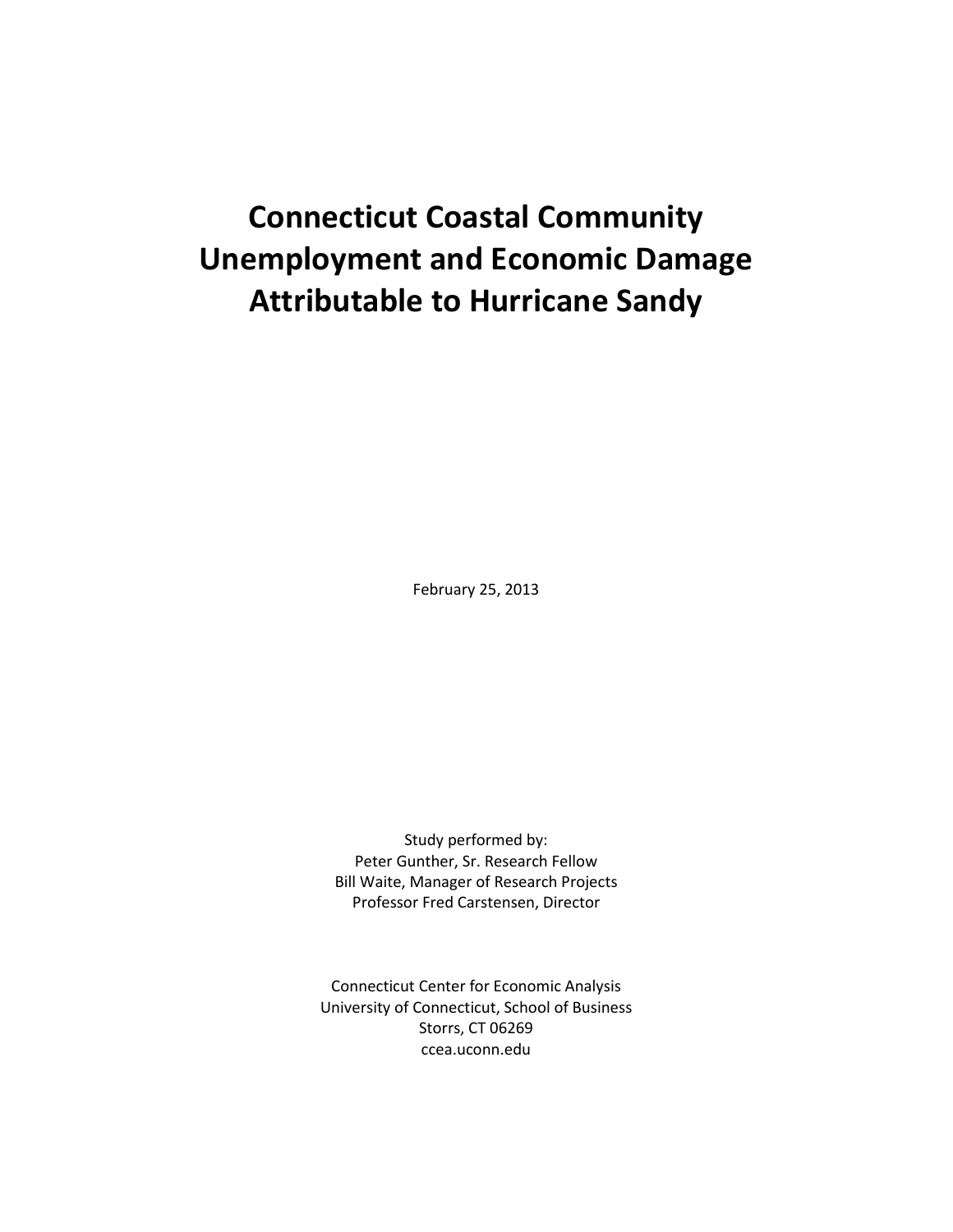## **Contents**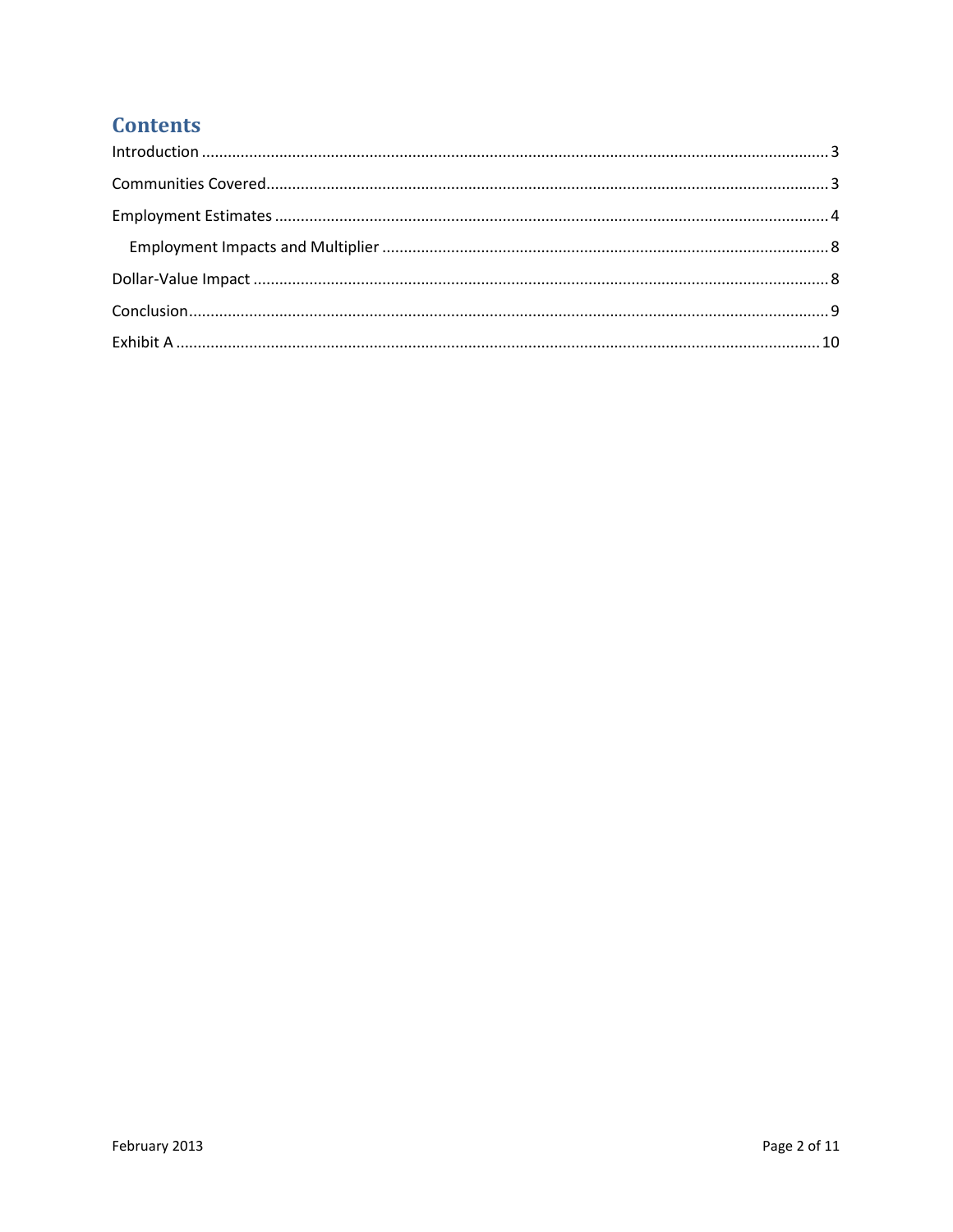## <span id="page-2-0"></span>**Introduction**

This short analysis makes use of the Bureau of Labor Statistics' (BLS) monthly data 1990 to 2013, for Connecticut's coastal communities adversely affected by Hurricane Sandy to attain upper bound and lower bound estimates, by industry, of increased unemployment in each of the last three months of 20[1](#page-2-2)2. Subsequently, using the Regional Economic Modeling Inc. dynamic input-output model (REMI), $<sup>1</sup>$ </sup> this report estimates the dollar-value of the storm's economic impact on the state over the coming years.

## <span id="page-2-1"></span>**Communities Covered**

The three areas covered by the BLS data include:

- Bridgeport-Stamford Norwalk CT New England City and Town Area (NECTA);
- New Haven CT NECTA; and
- Norwich-New London RI-CT NECTA<sup>[2](#page-2-3)</sup>

While inclusion of Norwich trespasses into Rhode Island, Norwich has the analytical advantage of capturing coastal areas and having shared impact from Sandy. The population adjustment factor is applied on Connecticut population only so that the estimates are on employment impacts for Connecticut. In December 2012, the included NECTAs contained 792.8 thousand employed out of 1,468.7 thousand covered by CT and CT-RI NECTAs compared to Connecticut's total Full time Equivalents Employed (FTEs) of 1,62[3](#page-2-4).4 thousand<sup>3</sup>. Industries included in the database include manufacturing, trade transport and utilities (Ttu)– subdivided into wholesale, retail and transport and utilities – professional and business services – subset for administration and waste management – leisure and hospitality broken out as (arts, entertainment and recreation), and accommodation and food as well as other services. The information, financial services and education and health sectors are not included in this analysis for a variety of practical as well as theoretical reasons.<sup>[4](#page-2-5)</sup>

l

<span id="page-2-3"></span><span id="page-2-2"></span><sup>&</sup>lt;sup>1</sup> See Exhibit A for additional information about REMI.<br><sup>2</sup> For towns and cities included in NECTAs see BLS, Labor market areas, March 2011, pp. 11-16. [http://www.bls.gov/lau/lmadir.pdf Feb. 10,](http://www.bls.gov/lau/lmadir.pdf%20Feb.%2010) 2013.<br><sup>3</sup> BLS Employment Series.

<span id="page-2-4"></span>

<span id="page-2-5"></span> $4$  As noted, there are a number of reasons for this omission; one of the primary reasons has to do with the size of firms (large companies, as opposed to small businesses) that participate in these industries in Connecticut. Excluding these sectors helps to ensure that CCEA's estimates are more likely to error on the side of being conservative, rather than over-estimating the economic impact.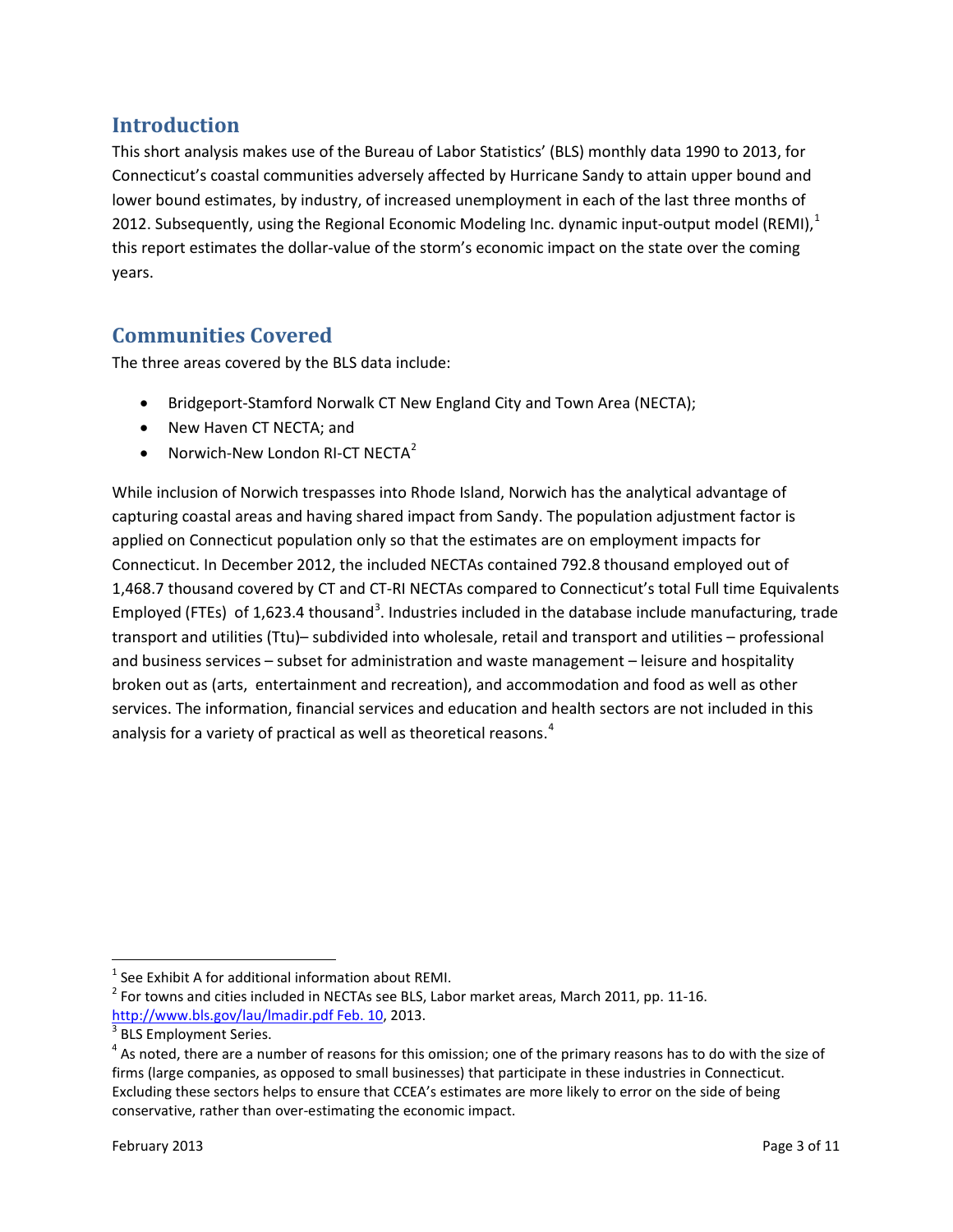## <span id="page-3-0"></span>**Employment Estimates**

The report uses BLS's 23-year (seasonally unadjusted) monthly data series to estimate what the expected employment for each month would had Hurricane Sandy not caused the level of damage it did. The estimating equation simply consists of a constant, monthly-dummies for each month but December, year, and a single-period lagged variable. The upper bound estimate of unemployment is the difference between the estimated expected employment and the actual results documented by the BLS. The lower bound is the portion of the previous estimate that lies beyond the 95% level of confidence for expected values – the kind of result that is driven by extraordinary events such as Hurricane Sandy over and above expectations 1/20<sup>th</sup> of the time. Total upper and lower bound estimates for all coastal communities are then extrapolated from the three communities for which the BLS produces data. Table 1 contains the upper-bound estimates for each of the three NECTAs by industry and the totals in thousands of FTEs.

|                                                  | Trade       |          |          |           |          | Adminis-<br>tration |               | Art,<br>eneterta |          |                 |           |          |                   |
|--------------------------------------------------|-------------|----------|----------|-----------|----------|---------------------|---------------|------------------|----------|-----------------|-----------|----------|-------------------|
|                                                  | trans-      |          |          | Trans-    | Professi | and                 |               | inment           |          |                 |           |          |                   |
|                                                  | portation & |          |          | porta-    | onal and | Waste               | <b>Hospit</b> | and              | Accomm   |                 |           |          |                   |
|                                                  | utilities   | Whole-   |          | tion &    | business | manage              | ality %       | recreatio        | odation  | Other           | Manu-     |          | <b>Total Less</b> |
|                                                  | (ttus)      | sale     | Retail   | utilities | services | ment                | Leisure       | n                | and food | <b>Services</b> | facturing | Total    | Manufacturing     |
| Bridgeport-<br><b>Stamford</b><br><b>Norwalk</b> |             |          |          |           |          |                     |               |                  |          |                 |           |          |                   |
| Oct                                              | $-0.805$    | 0.109    | $-0.781$ | $-0.127$  | $-0.427$ | $-0.203$            | $-0.166$      | $-0.265$         | 0.192    | $-0.028$        | 0.179     | $-1.246$ | $-1.426$          |
| Nov.                                             | $-1.466$    | $-0.125$ | $-1.141$ | $-0.197$  | 0.017    | 0.237               | $-0.202$      | $-0.002$         | $-0.099$ | 0.054           | $-0.110$  | $-1.708$ | $-1.597$          |
| Dec.                                             | $-0.192$    | $-0.001$ | $-0.151$ | $-0.047$  | $-0.192$ | 0.114               | $-1.399$      | $-0.439$         | $-0.860$ | $-0.011$        | 0.148     | $-1.646$ | $-1.794$          |
| <b>New Haven</b>                                 |             |          |          |           |          |                     |               |                  |          |                 |           |          |                   |
| Oct                                              | 0.416       | 0.083    | 0.482    | $-0.155$  | 0.260    | 0.278               | 0.863         | $-0.181$         | 0.990    | $-0.018$        | $-0.439$  | 1.082    | 1.521             |
| Nov.                                             | $-0.527$    | $-0.138$ | $-0.288$ | $-0.112$  | $-0.386$ | $-0.141$            | $-0.422$      | $-0.209$         | $-0.294$ | 0.051           | $-0.153$  | $-1.436$ | $-1.284$          |
| Dec.                                             | $-0.316$    | $-0.060$ | $-0.178$ | $-0.091$  | $-0.386$ | $-0.063$            | $-0.024$      | 0.561            | $-0.658$ | $-0.113$        | $-0.033$  | $-0.871$ | $-0.838$          |
| Norwich-                                         |             |          |          |           |          |                     |               |                  |          |                 |           |          |                   |
| <b>New</b>                                       |             |          |          |           |          |                     |               |                  |          |                 |           |          |                   |
| London                                           |             |          |          |           |          |                     |               |                  |          |                 |           |          |                   |
| Oct                                              | $-0.185$    | 0.019    | 0.027    | $-0.156$  | $-0.003$ | 0.000               | $-0.464$      | $-0.325$         | $-0.129$ | $-0.007$        | 0.016     | $-0.643$ | $-0.659$          |
| Nov.                                             | $-0.198$    | 0.004    | $-0.163$ | 0.032     | $-0.033$ | 0.000               | $-0.290$      | $-0.519$         | 0.246    | $-0.020$        | 0.043     | $-0.497$ | $-0.540$          |
| Dec.                                             | $-0.098$    | $-0.022$ | $-0.066$ | 0.067     | $-0.107$ | 0.000               | $-0.231$      | $-0.261$         | 0.069    | $-0.024$        | $-0.060$  | $-0.521$ | $-0.460$          |
| <b>Totals</b>                                    |             |          |          |           |          |                     |               |                  |          |                 |           |          |                   |
| Oct                                              | $-0.574$    | 0.212    | $-0.272$ | $-0.438$  | $-0.170$ | 0.075               | 0.233         | $-0.771$         | 1.054    | $-0.053$        | $-0.243$  | $-0.807$ | $-0.565$          |
| Nov.                                             | $-2.191$    | $-0.259$ | $-1.592$ | $-0.276$  | $-0.402$ | 0.096               | $-0.914$      | $-0.731$         | $-0.146$ | 0.085           | $-0.220$  | $-3.641$ | $-3.422$          |
| Dec.                                             | $-0.605$    | $-0.083$ | $-0.395$ | $-0.071$  | $-0.685$ | 0.051               | $-1.654$      | $-0.140$         | $-1.449$ | $-0.149$        | 0.055     | $-3.038$ | $-3.093$          |
| <b>Adjusted</b>                                  |             |          |          |           |          |                     |               |                  |          |                 |           |          |                   |
| totals                                           |             |          |          |           |          |                     |               |                  |          |                 |           |          |                   |
| Oct                                              | $-0.635$    | 0.234    | $-0.301$ | $-0.485$  | $-0.188$ | 0.083               | 0.258         | $-0.853$         | 1.165    | $-0.059$        | $-0.268$  | $-0.893$ | $-0.624$          |
| Nov.                                             | $-2.422$    | $-0.287$ | $-1.760$ | $-0.305$  | $-0.444$ | 0.106               | $-1.010$      | $-0.808$         | $-0.161$ | 0.094           | $-0.243$  | $-4.025$ | $-3.782$          |
| Dec.                                             | $-0.669$    | $-0.091$ | $-0.436$ | $-0.079$  | $-0.757$ | 0.056               | $-1.828$      | $-0.155$         | $-1.602$ | $-0.164$        | 0.061     | $-3.357$ | $-3.419$          |

#### **Table 1: Upper Bound of FTEs Impacted in 2012Q3 by NECTA by Industry (1000's FTEs)**

Given Sandy arrived late in October, adverse employment impacts totaling 4,025 FTEs arise in November before somewhat subsiding in December to 3,357. Ttu was particularly hard it in November with a drop in 2,422 with the retail subsector suffering the most loss at 1,760. In the same month, hospitality and leisure also lost in excess of 1,000 FTE midst a deteriorating decline to 1,828 in December, concentrated in its accommodation and food industry.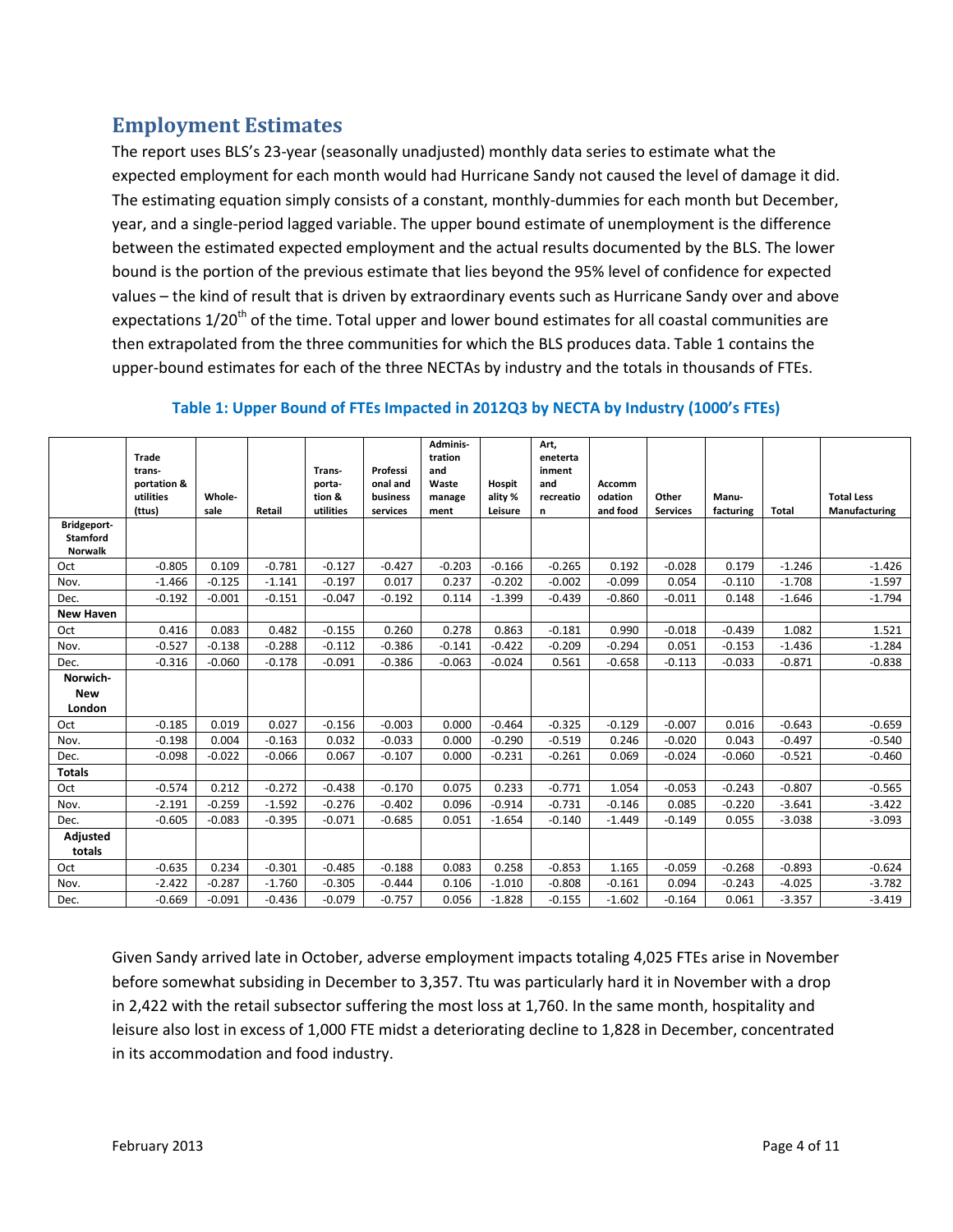The available evidence suggest that of the 39 total metrics, 10 indicate declines beyond the 95% level of confidence, some by a considerable amount as shown in Table 3. Of the outliers, one occurred in October, leaving nine of the 26 total observations in November and December attributable to Sandy' wrath.

The Federal Emergency Management Agency's (FEMA's) declaration covers damages from October 28 until November 8. Ttu in November dropped by in excess of 1,000 FTEs. The concentration of these cells in over a quarter of the possible cells when the odds are for obtaining slightly less than two of them indicated the severity of the Sandy in lowering employment. As indicated in the previous table, employment grew in some industries so that the sum of the impacts is less than the sum of the declining parts appearing in Table 2. This table strengthens the conclusion that the really severely impacted industries have been ttu , especially retail, and hospitality and leisure concentrated in arts, entertainment and recreation in the earlier months and accommodation and food in December.

|                                                         | Trade<br>trans-     |          | Adminis-<br>tration<br>and |                  | Art,                   |                    |          |                                    |
|---------------------------------------------------------|---------------------|----------|----------------------------|------------------|------------------------|--------------------|----------|------------------------------------|
|                                                         | portation &         |          | Waste                      | Hospital         | enetertain             | Accommo            |          |                                    |
|                                                         | utilities<br>(ttus) | Retail   | managem<br>ent             | ity %<br>Leisure | ment and<br>recreation | dation<br>and food | Total    | <b>Total Less</b><br>Manufacturing |
| <b>Bridgeport-</b><br><b>Stamford</b><br><b>Norwalk</b> |                     |          |                            |                  |                        |                    |          |                                    |
| Oct                                                     | $-0.056$            | $-0.157$ |                            |                  |                        |                    |          |                                    |
| Nov.                                                    | $-0.718$            | $-0.516$ |                            |                  |                        |                    |          |                                    |
| Dec.                                                    |                     |          |                            | $-0.736$         | $-0.055$               | $-0.416$           |          | $-0.081$                           |
| <b>New Haven</b>                                        |                     |          |                            |                  |                        |                    |          |                                    |
| Oct                                                     |                     |          |                            |                  |                        |                    |          |                                    |
| Nov.                                                    |                     |          |                            | $-0.025$         |                        |                    | $-0.233$ | $-0.228$                           |
| Dec.                                                    |                     |          |                            |                  |                        | $-0.2766$          |          |                                    |
| Norwich-                                                |                     |          |                            |                  |                        |                    |          |                                    |
| <b>New</b>                                              |                     |          |                            |                  |                        |                    |          |                                    |
| London                                                  |                     |          |                            |                  |                        |                    |          |                                    |
| Oct                                                     |                     |          | $-0.132$                   | $-0.110$         |                        |                    |          | $-0.066$                           |
| Nov.                                                    |                     |          |                            | $-0.304$         |                        |                    |          |                                    |
| Dec.                                                    |                     |          |                            | $-0.046$         |                        |                    |          |                                    |
| <b>Totals</b>                                           |                     |          |                            |                  |                        |                    |          |                                    |
| Oct                                                     |                     |          |                            |                  | $-0.174$               |                    |          |                                    |
| Nov.                                                    | $-0.961$            | $-0.641$ |                            |                  | $-0.134$               |                    | $-0.714$ | $-0.869$                           |
| Dec.                                                    |                     |          |                            | $-0.670$         |                        | $-0.711$           | $-0.11$  | $-0.541$                           |
| Adjusted<br>totals                                      |                     |          |                            |                  |                        |                    |          |                                    |
| Oct                                                     |                     |          |                            |                  | $-0.193$               |                    |          |                                    |
| Nov.                                                    | $-1.063$            | $-0.708$ |                            |                  | $-0.148$               |                    | $-0.789$ | $-0.961$                           |
| Dec.                                                    |                     |          |                            | $-0.741$         |                        | $-0.711$           | $-0.121$ | $-0.598$                           |

#### **Table 2: Lower Bound of FTEs Impacted in 2012Q3 by NECTA by Industry (1000's FTEs)[5](#page-4-0)**

Before CCEA was able to calculate the total dollar-value of likely economic impact from Sandy, one further adjustment to the data was required. The BLS operates with full-time equivalents of employment whereas both REMI and FEMMA use jobs in their employment series. In the former a FTE

 $\overline{\phantom{a}}$ 

<span id="page-4-0"></span><sup>5</sup> Industries for which Bridgeport-Stamford, Norwalk, and Norwich-New London did not have any values are not shown here in the interest of space.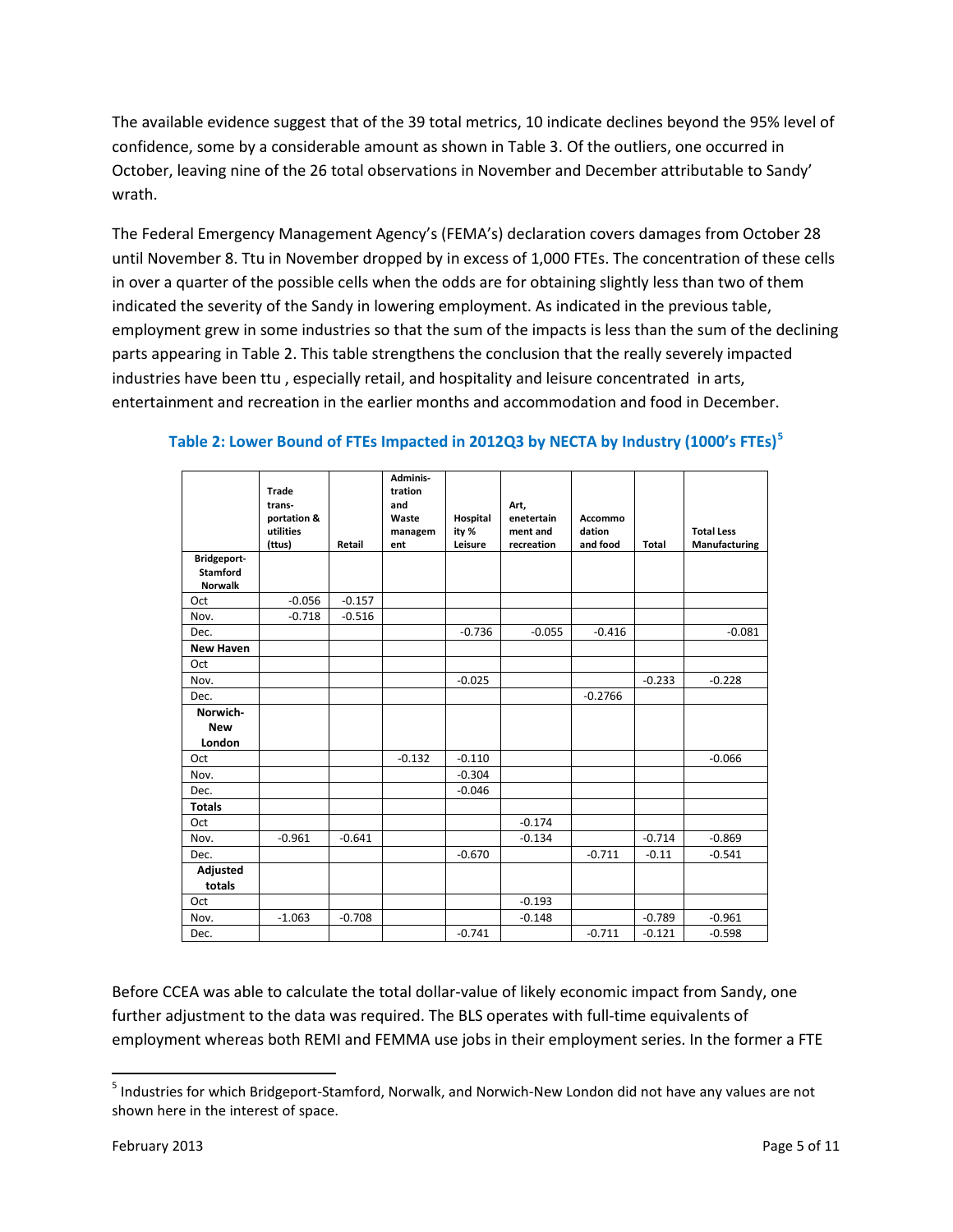may be comprised of one or more employees inclusive of part-time and fulltime employees. By industry the ratio of fulltime to part-time employees differs. For that reason, transforming FTEs to jobs needs to be carried out industry by industry. The job equivalents of the FTEs for each of the last three months of 2012 for the upper and lower bound estimates of the direct job impacts from Sandy appear in Table 3.

| <b>Bound</b> | Trade<br>trans-<br>portatio<br>n &<br>utilities<br>(ttus) | Whole-<br>sale | Retail   | Trans-<br>porta-<br>tion &<br>utilities | Professi<br>onal<br>and<br>business<br>services | Admin<br>is-<br>tration<br>and<br>Waste<br>manag<br>ement | Hospital<br>ity %<br>Leisure | Art,<br>eneterta<br>inment<br>and<br>recreati<br>on | Accom<br>modatio<br>n and<br>food | Other<br><b>Services</b> | Manu-<br>facturing | Total    | <b>Total Less</b><br><b>Manufact</b><br>uring |
|--------------|-----------------------------------------------------------|----------------|----------|-----------------------------------------|-------------------------------------------------|-----------------------------------------------------------|------------------------------|-----------------------------------------------------|-----------------------------------|--------------------------|--------------------|----------|-----------------------------------------------|
| Upper        |                                                           |                |          |                                         |                                                 |                                                           |                              |                                                     |                                   |                          |                    |          |                                               |
| Oct          | $-0.803$                                                  | 0.334          | $-0.375$ | $-0.561$                                | $-0.175$                                        | 0.136                                                     | 0.327                        | $-1.786$                                            | 1.262                             | $-0.097$                 | $-0.398$           | $-1.120$ | $-0.756$                                      |
| Nov.         | $-3.063$                                                  | $-0.409$       | $-2.191$ | $-0.353$                                | $-0.414$                                        | 0.174                                                     | $-1.280$                     | $-1.692$                                            | $-0.174$                          | 0.155                    | $-0.361$           | $-5.047$ | $-4.581$                                      |
| Dec.         | $-0.846$                                                  | $-0.130$       | $-0.543$ | $-0.091$                                | $-0.706$                                        | 0.092                                                     | $-2.316$                     | $-0.325$                                            | $-1.735$                          | $-0.270$                 | 0.091              | $-4.210$ | $-4.141$                                      |
| Lower        |                                                           |                |          |                                         |                                                 |                                                           |                              |                                                     |                                   |                          |                    |          |                                               |
| Oct          |                                                           |                |          |                                         |                                                 |                                                           |                              | $-0.404$                                            |                                   |                          |                    |          |                                               |
| Nov.         | $-1.344$                                                  |                | $-0.881$ |                                         |                                                 |                                                           |                              | $-0.310$                                            |                                   |                          |                    | $-0.989$ | $-1.164$                                      |
| Dec.         |                                                           |                |          |                                         |                                                 |                                                           | $-0.939$                     |                                                     | $-0.851$                          |                          |                    | $-0.152$ | $-0.724$                                      |

**Table 3: Upper and Lower Bound of Jobs Impacted in 2012Q3 by NECTA by Industry (1000's Jobs)**

The adjusted areas of coverage correspond to areas designated by FEMMA for the bulk of its relief effort in coastal counties and lands occupied by the Mashantucket Pequot. While FEMMA's assistance to individuals is independent of the businesses employing them its assistance to business is in conjunction with the U.S. Small Business Administration (SBA), that the latter's definition of small business becomes material.

The SBA's loan criterion is based on either revenues or employment or both for "Small," with the numbers differ among industries classified according to their North American Industrial Classification System (NAICS) code.<sup>[6](#page-5-0)</sup> For example, to qualify as a small business for Federal government contracting, a non-manufacturer must have 500 or fewer employees, be primarily in the wholesale or retail trade, and supply the product of a US small manufacturer, if the contract is set aside for a small business.<sup>[7](#page-5-1)</sup>

Based on the sum of full-time and part-time employees averaged over the previous 12 months, employment must be under 100 to 1,500 depending on the firm's NAICS. For example, natural resource companies subject to employment bounds are classified as small if they have 500 or fewer employees. Wholesalers are generally required to have a maximum of 100 employees. In contrast, air transportation and pipeline companies are classified as small as long as they have no more than 1,500 employees. In all these instances, limits on the maximum dollar of sale also vary among NAICS.

Based on the 2009 census results for employment by establishment/firms, CCEA has derived the percentage of employment in each of the industries of interest that takes place at various sized

 $\overline{\phantom{a}}$ 

<span id="page-5-0"></span> $6$  U.S. Small Business Administration, Table for Small Business Standards, [http://www.sba.gov/content/small](http://www.sba.gov/content/small-business-size-standards)[business-size-standards](http://www.sba.gov/content/small-business-size-standards) (Feb 21, 2013)<br><sup>7</sup> U.S. Small Business Administration, Guide to Size Standards, <u>http://www.sba.gov/content/guide-size-standards</u>

<span id="page-5-1"></span><sup>(</sup>Feb. 21, 2013)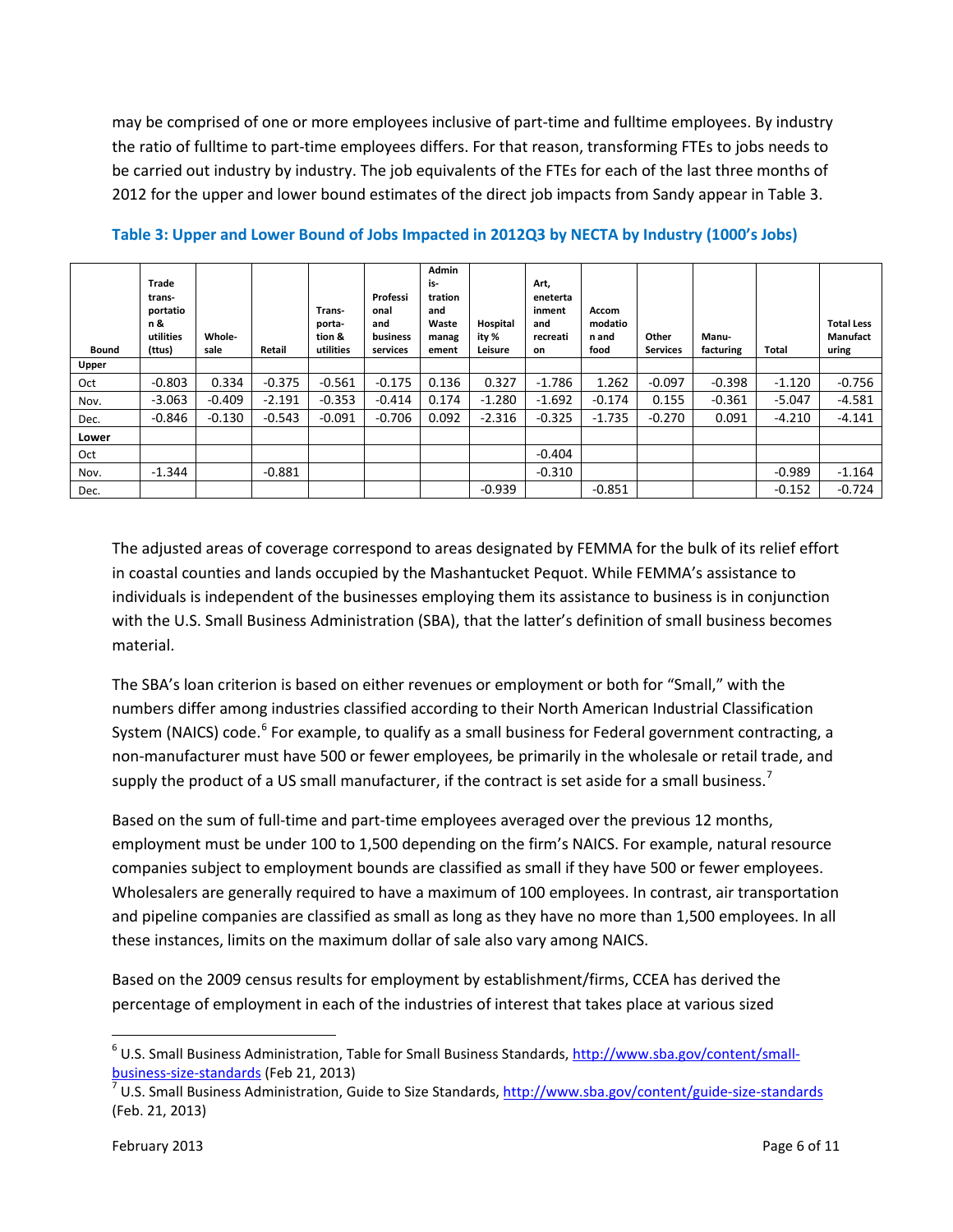establishments. These data tend to be confidential at the county level so statewide data are used as a proxy with the results appearing in Table 4. The results clearly vary among industries with smaller establishments concentrated in other services, accommodations and food, and retail and larger establishments in manufacturing, utilities, and administration and waste management.

| Establishm<br>ents/firms<br>Employme<br>nt Limits | Trade<br>trans-<br>portatio<br>n &<br>utilities<br>(ttus) | Whole-<br>sale | Retail | Trans-<br>porta-<br>tion &<br>utilities | Professio<br>nal and<br>business<br>services | Adminis-<br>tration and<br>Waste<br>manageme<br>nt | Hospitalit<br>v %<br>Leisure | Art,<br>entertai<br>nment<br>and<br>recreati<br>on | Accommod<br>ation and<br>food | Other<br><b>Services</b> | Manufacturing |
|---------------------------------------------------|-----------------------------------------------------------|----------------|--------|-----------------------------------------|----------------------------------------------|----------------------------------------------------|------------------------------|----------------------------------------------------|-------------------------------|--------------------------|---------------|
|                                                   |                                                           |                |        |                                         |                                              |                                                    |                              |                                                    |                               |                          |               |
| Less than                                         |                                                           |                |        |                                         |                                              |                                                    |                              |                                                    |                               |                          |               |
| 50                                                | 47.84                                                     | 42.00          | 53.54  | 32.91                                   | 50.16                                        | 33.71                                              | 58.97                        | 49.40                                              | 60.77                         | 81.23                    | 24.51         |
| Less than                                         |                                                           |                |        |                                         |                                              |                                                    |                              |                                                    |                               |                          |               |
| 100                                               | 62.09                                                     | 56.42          | 66.59  | 52.31                                   | 62.31                                        | 45.66                                              | 76.42                        | 72.49                                              | 77.16                         | 88.76                    | 39.10         |
| Less than                                         |                                                           |                |        |                                         |                                              |                                                    |                              |                                                    |                               |                          |               |
| 500                                               | 93.79                                                     | 84.16          | 99.36  | 86.77                                   | 81.41                                        | 76.68                                              | 85.94                        | 92.86                                              | 84.64                         | 97.64                    | 71.00         |
| less than                                         |                                                           |                |        |                                         |                                              |                                                    |                              |                                                    |                               |                          |               |
| 1000                                              | 96.63                                                     | 89.97          | 99.36  | 96.91                                   | 81.41                                        | 76.68                                              | 85.94                        | 92.86                                              | 84.64                         | 97.64                    | 80.66         |

**Table 4: Percentage of CT Jobs by Size of Establishment/Firm Employment by Industry 92009)**

Note: The conversion factor is 2011 jobs by industry in REMI's base case divided by the BLS employment for the same industry for Connecticut Counties of Fairfield, New Haven and New London aggregated among the counties.

The SBA criteria for "small" differ among industries so that its percentage of employees whose employers are eligible for assistance also differs among industries. Those criteria are summarized in Table 5. SBA's criterion for the vast majority of manufacturers is 500 or fewer employees. Where employment criteria do not pertain there small is defined by annual firm revenues. As noted in Table 5, for many industries these criteria are parsimonious.

#### **Table 5: Small Business Assistance Criteria for Eligibility and Percentage of Impacted Employees at Eligible Establishments/Firms**

| FEMMA Maxima<br>for Small<br><b>Business</b><br>Eligibility | Trade<br>trans-<br>portation<br>& utilities<br>(ttus) | Whole<br>-sale | Retail | Trans-<br>porta-<br>tion &<br>utilities | Professio<br>nal and<br>business<br>services | Adminis-<br>tration<br>and<br>Waste<br>managem<br>ent | Hospitality<br>% Leisure | Art,<br>entertai<br>nment<br>and<br>recreati<br>on | Accommod<br>ation and<br>food | Other<br><b>Services</b> | <b>Manufacturing</b> |
|-------------------------------------------------------------|-------------------------------------------------------|----------------|--------|-----------------------------------------|----------------------------------------------|-------------------------------------------------------|--------------------------|----------------------------------------------------|-------------------------------|--------------------------|----------------------|
|                                                             |                                                       |                |        |                                         |                                              |                                                       |                          |                                                    |                               |                          |                      |
| Employment                                                  |                                                       | 100            | 50     |                                         |                                              |                                                       |                          |                                                    |                               |                          | 500-1500             |
| Revenues                                                    |                                                       |                | \$7-   | \$7-                                    |                                              |                                                       |                          |                                                    |                               |                          |                      |
| (Millions \$)                                               | $$7 - $35.5$                                          |                | \$35.5 | \$35.5                                  | \$7-\$35.5                                   | \$7-\$35.5                                            | $$7-35.5$                | \$7                                                | $$7-35.5$                     | $$7-35.5$                | 39.10                |
|                                                             |                                                       |                |        |                                         |                                              |                                                       |                          |                                                    |                               |                          |                      |
| % Impacted                                                  |                                                       |                |        |                                         |                                              |                                                       |                          |                                                    |                               |                          |                      |
| Employees at                                                |                                                       |                |        |                                         |                                              |                                                       |                          |                                                    |                               |                          |                      |
| Eligible                                                    |                                                       |                |        |                                         |                                              |                                                       |                          |                                                    |                               |                          |                      |
| Locales                                                     |                                                       | 56.42          | 53.54  |                                         |                                              |                                                       |                          |                                                    |                               |                          | 71.00                |

Source: Derived from US Bureau of the Census, American Fact Finder

[http://factfinder2.census.gov/faces/tableservices/jsf/pages/productview.xhtml?pid=BP\\_2009\\_00A3&prodType=table](http://factfinder2.census.gov/faces/tableservices/jsf/pages/productview.xhtml?pid=BP_2009_00A3&prodType=table) (Feb. 22, 2013)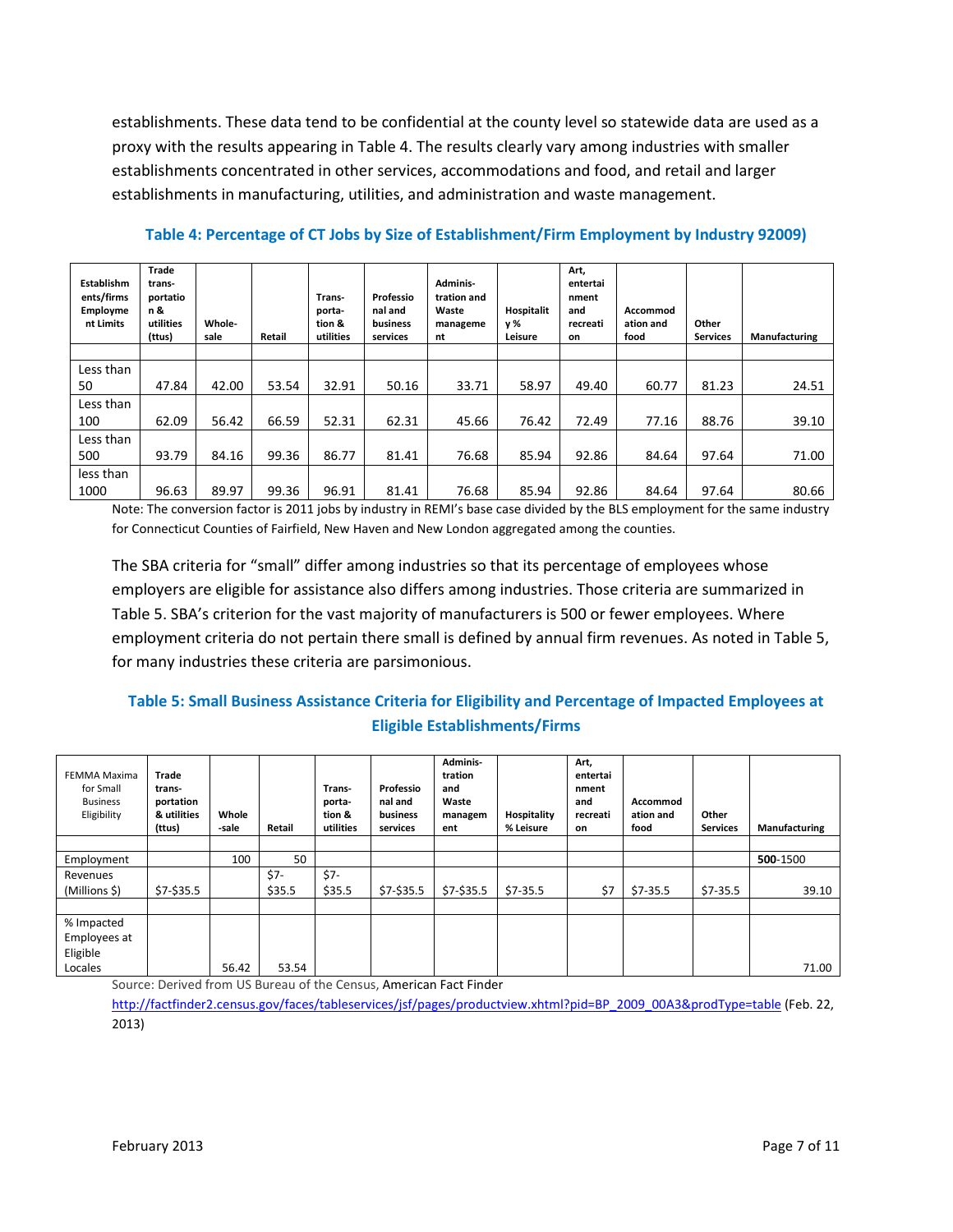Unfortunately there are no parallel breakouts for firm revenues by establishment/firm size that correspond to the employment breakout of establishments/firms by size so that the data on which to base the share of the adversely impacted employees is sparse. Yet from the available evidence, CCEA would expect FEMMA assistance via employers to approximately half of those whose employment has been interrupted by Sandy. Adverse employment impacts by industry are then expected to continue over the next two years with half being redressed in 2013 and remaining during 2014. There are uncertainties about whether or not eligible establishments/ firms will apply to rebuild as well as the capacity of those who do not apply to rebuild as well as the related timing of each firm undertaking rebuilding efforts so that even the evidence above is open to wide interpretations.

#### <span id="page-7-0"></span>**Employment Impacts and Multiplier**

Average direct employment impacts for the months of November and December were utilized as direct bases for upper bound direct employment impacts with a sixth of those values occurring in 2012 i.e. over the two months, 75% in 2013, representing gradual recovery during the year and 25% in 2014, indicative of ongoing gradual recovery until full recovery is reached at the end of 2014. The sum of the direct job-years lost over the 26 months is 5,256. Direct job losses result in a decrease in demand and net out migration of 2,374 that reverberate throughout CT further exacerbating the unemployment situation so that in total, inclusive of the indirect and induced impacts a total of 7,550 job-years are expected to be lost resulting in a jobs multiplier effect of 1.45. The vast majority of the job losses 7,103 are expected to be in the private sector with the remainder being in government due to its curtailed sources of revenues from the unemployed attributable to Sandy.

## <span id="page-7-1"></span>**Dollar-Value Impact**

REMI measures the dollar value impacts of these reductions in gross output (shipments) and real gross state product (RGSP) in chained 2005 dollars and current dollars for personal income and personal disposable income with the differences beaten these last two measures being the adverse impacts on government revenues. The loss in output over the 26 months is expected to \$699 million and in RGDP \$444 million in 2005 dollars. Over the same period even taking unemployment benefits into consideration, losses in current dollar personal income will amount to \$379 million of which \$301 million will reduce disposable income, the funds households have left to spend after taking taxes into account. These results imply that government tax revenues will be curtailed by \$78 million in current dollars.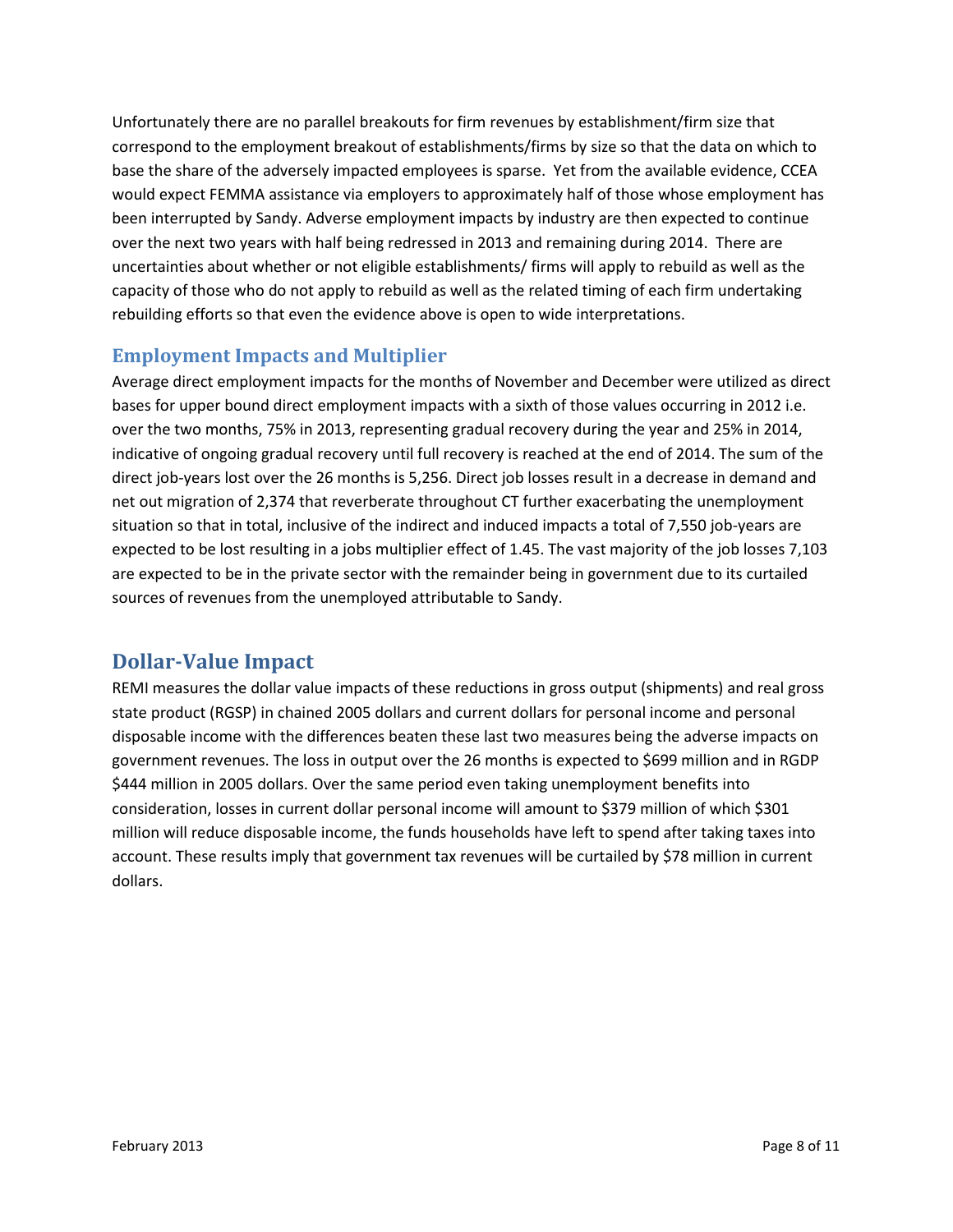## <span id="page-8-0"></span>**Conclusion**

The purpose of this study was to evaluate the likely economic impacts on small businesses resulting from Hurricane Sandy's destructive collision with the Connecticut coast. As noted in the brief section on the structure of the Connecticut economy, about half of its private sector jobs appear to fall under FEMMA's definition of small businesses. This approach does not assess the reconstruction costs faced by Connecticut small business, but does quantify the total impacts of the lost jobs in aggregate and for small businesses in the state.

By using dynamic regression analysis and data from the BLS, CCEA was able to determine the number of private sector job-years that can be expected to be lost (and attributable to) Sandy from November 2012-December 2014 will reach 7,103 jobs of which roughly half or 3,551 job losses can be expected to be in small businesses. Further, REMI yielded estimates of the negative financial impacts in real dollars for gross output of small businesses \$350 million and RGDP of \$222 million. In current dollar terms the impacts will trim personal incomes from small businesses by \$190 million, disposable incomes by \$150 million and government revenues by \$39 million over the 26 months.

To the extent that employment was extended in the immediate wake of Sandy, to assist in cleaning-up sites that were damaged severely enough to require temporary or permanent closure, use of that data as a proxy for the small business employment impacts may underestimate negative impacts. Alternatively, recuperation may occur more quickly than envisaged in the assumptions above and other sectors, not included here such as construction may experience increasing employment over and above what occurred in the base case.

The lower bound case involving a loss of less than a sixth of the upper bound direct jobs losses would result in relatively small impacts.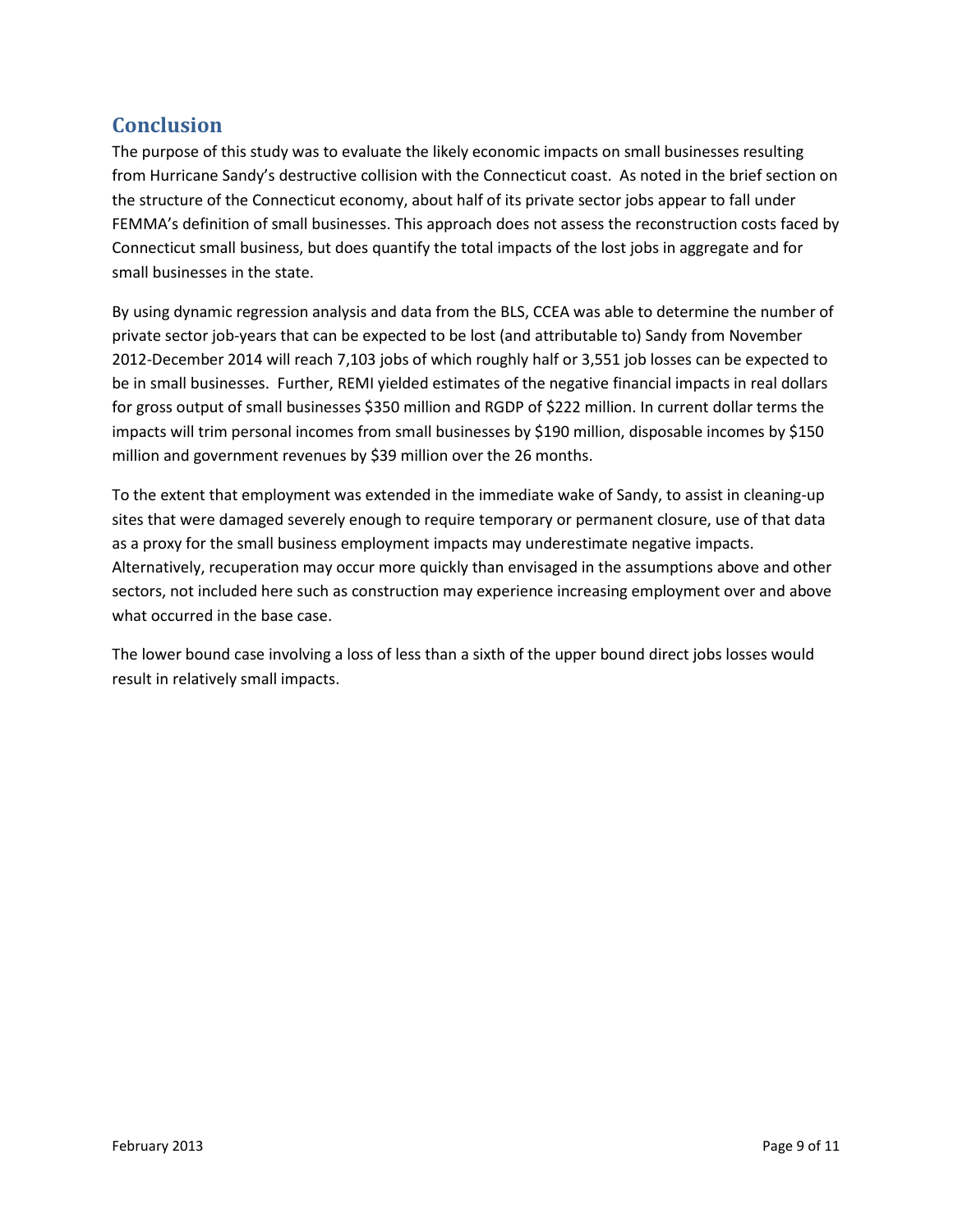## <span id="page-9-0"></span>**Exhibit A**

REMI is a multi-sector, dynamic, economic impact model of Connecticut and its eight counties. REMI measures total economic changes over time by comparing a baseline forecast (or no action), to an alternative forecast via changing certain variables such as industry employment or sales.

The REMI model includes all of the major inter-industry linkages among 466 private industries, aggregated into 66 industrial sectors. With the addition of farming and three public sectors (state and local government, civilian federal government and military), there are 70 sectors represented in the model for each of Connecticut's eight counties.

Because the variables in the REMI model are inter-related, a change in any one variable affects many others. For example, if wages rise in one sector, the relative costs of producing a certain output (or outputs) change, and could potentially cause the producer to substitute capital for labor. The change in the capital-labor ratio potentially impacts demand for inputs, which affects employment, wages, and other variables. And so on. Such "chain-reactions" propagate in time across all sectors in the model.



The REMI model is based on a nationwide input-output (I/O) model – an approach that was originally developed by Nobel Laureate Wassily Leontief – that the U.S. Department of Commerce (DoC) further developed, and continues to maintain. I/O models focus on the inter-relationships between industries and provide information about how changes in specific variables – whether economic variables such as employment or prices in a certain industry, or other variables (such as population) – affect markets. REMI' CT model scales the U.S. I/O table according to annual regional relationships, current conditions, scale, and rates of innovation by industry, allowing the relationships to adapt dynamically at reasonable rates to incorporate those changing conditions both historically and into the future.